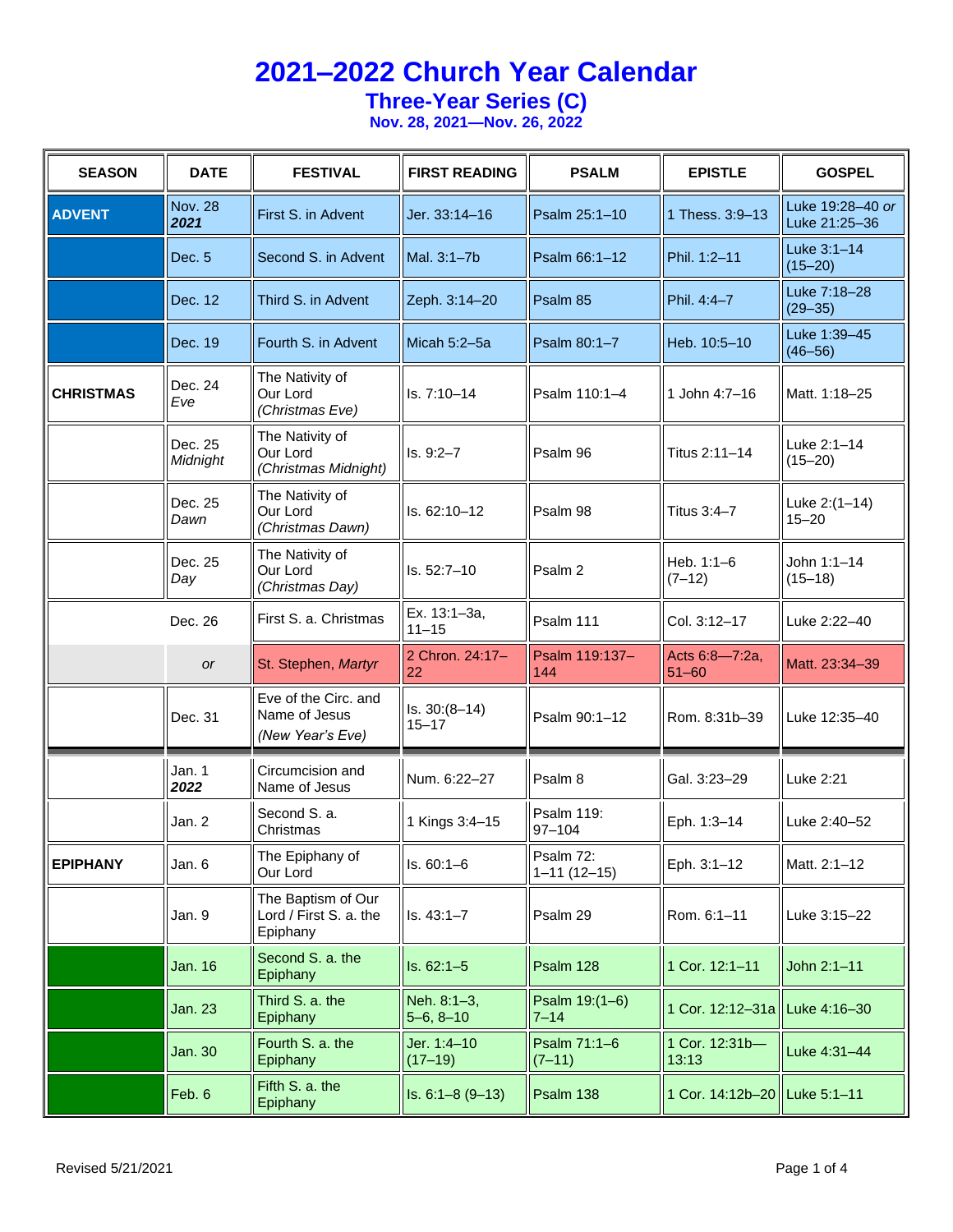**Three-Year Series (C)**

| <b>SEASON</b>                  | <b>DATE</b>    | <b>FESTIVAL</b>                                     | <b>FIRST READING</b>            | <b>PSALM</b>                        | <b>EPISTLE</b>                      | <b>GOSPEL</b>                                          |
|--------------------------------|----------------|-----------------------------------------------------|---------------------------------|-------------------------------------|-------------------------------------|--------------------------------------------------------|
|                                | Feb. 13        | Sixth S. a. the<br>Epiphany                         | Jer. 17:5-8                     | Psalm 1                             | 1 Cor. 15:(1-11)<br>$12 - 20$       | Luke 6:17-26                                           |
|                                | Feb. 20        | Seventh S. a. the<br>Epiphany                       | Gen. 45:3-15                    | Psalm 103:1-13                      | 1 Cor. 15:21-26,<br>$30 - 42$       | Luke 6:27-38                                           |
|                                | Feb. 27        | The Transfiguration<br>of Our Lord                  | Deut. 34:1-12                   | Psalm 99                            | Heb. $3:1-6$                        | Luke 9:28-36                                           |
| <b>ASH</b><br><b>WEDNESDAY</b> | Mar. 2         | Ash Wednesday                                       | Joel 2:12-19                    | Psalm 51:1-13<br>$(14-19)$          | 2 Cor. 5:20b-<br>6:10               | Matt. 6:1-6,<br>$16 - 21$                              |
| <b>LENT</b>                    | Mar. 6         | First S. in Lent                                    | Deut. 26:1-11                   | Psalm 91:1-13                       | Rom. 10:8b-13                       | Luke 4:1-13                                            |
|                                | <b>Mar. 13</b> | Second S. in Lent                                   | Jer. 26:8–15                    | Psalm 4                             | Phil. 3:17-4:1                      | Luke 13:31-35                                          |
|                                | <b>Mar. 20</b> | Third S. in Lent                                    | Ezek. 33:7-20                   | Psalm 85                            | 1 Cor. 10:1-13                      | Luke 13:1-9                                            |
|                                | Mar. 27        | Fourth S. in Lent                                   | $Is. 12:1-6$                    | Psalm 32                            | 2 Cor. 5:16-21                      | Luke 15:1-3,<br>$11 - 32$                              |
|                                | Apr. 3         | Fifth S. in Lent                                    | Is. 43:16-21                    | Psalm 126                           | Phil. 3:(4b-7)<br>$8 - 14$          | Luke 20:9-20                                           |
| <b>HOLY WEEK</b>               | Apr. 10        | Palm Sunday<br>(Sunday of the<br>Passion)           | Deut. 32:36-39                  | Psalm 118:19-29<br>or Psalm 31:9-16 | Phil. 2:5-11                        | Luke 22:1-23:56<br>or Luke 23:1-56<br>or John 12:20-43 |
|                                | Apr. 14        | Holy (Maundy)<br>Thursday                           | Jer. 31:31-34 or<br>Ex. 12:1-14 | Psalm 116:12-19                     | Heb. 10:15-25 or<br>1 Cor. 11:23-32 | Luke 22:7-20 or<br>John 13:1-17,<br>$31b - 35$         |
|                                | Apr. 15        | Good Friday                                         | Is. 52:13-53:12                 | Psalm 22 or Psalm<br>31             | Heb. 4:14-16;<br>$5:7 - 9$          | John 18:1-19:42<br>or John 19:17-30                    |
| <b>EASTER</b>                  | Apr. 17        | The Resurrection of<br>Our Lord<br>(Easter Sunrise) | Job 19:23–27                    | Psalm 118:15-29                     | 1 Cor. 15:51-57                     | John 20:1-18                                           |
|                                | Apr. 17        | The Resurrection of<br>Our Lord<br>(Easter Day)     | Is. 65:17-25                    | Psalm 16                            | 1 Cor. 15:19-26                     | Luke 24:1-12                                           |
|                                | Apr. 24        | Second S. of Easter                                 | Acts 5:12-20<br>$(21 - 32)$     | Psalm 148                           | Rev. 1:4-18                         | John 20:19-31                                          |
|                                | May 1          | Third S. of Easter                                  | Acts 9:1-22                     | Psalm 30                            | Rev. $5:(1-7)$<br>$8 - 14$          | John 21:1-14<br>$(15 - 19)$                            |
|                                | May 8          | Fourth S. of Easter                                 | Acts 20:17-35                   | Psalm 23                            | Rev. 7:9-17                         | John 10:22-30                                          |
|                                | May 15         | Fifth S. of Easter                                  | Acts 11:1-18                    | Psalm 148                           | Rev. 21:1-7                         | John 16:12-22 or<br>John 13:31-35                      |
|                                | <b>May 22</b>  | Sixth S. of Easter                                  | Acts 16:9-15                    | Psalm 67                            | Rev. 21:9-14,<br>$21 - 27$          | John 16:23-33 or<br>John 5:1-9                         |
|                                | May 26         | The Ascension of<br>Our Lord                        | Acts 1:1-11                     | Psalm 47                            | Eph. 1:15-23                        | Luke 24:44-53                                          |
|                                | May 29         | Seventh S. of Easter                                | Acts 1:12-26                    | Psalm 133                           | Rev. 22:1-6<br>$(7-11)$ 12-20       | John 17:20-26                                          |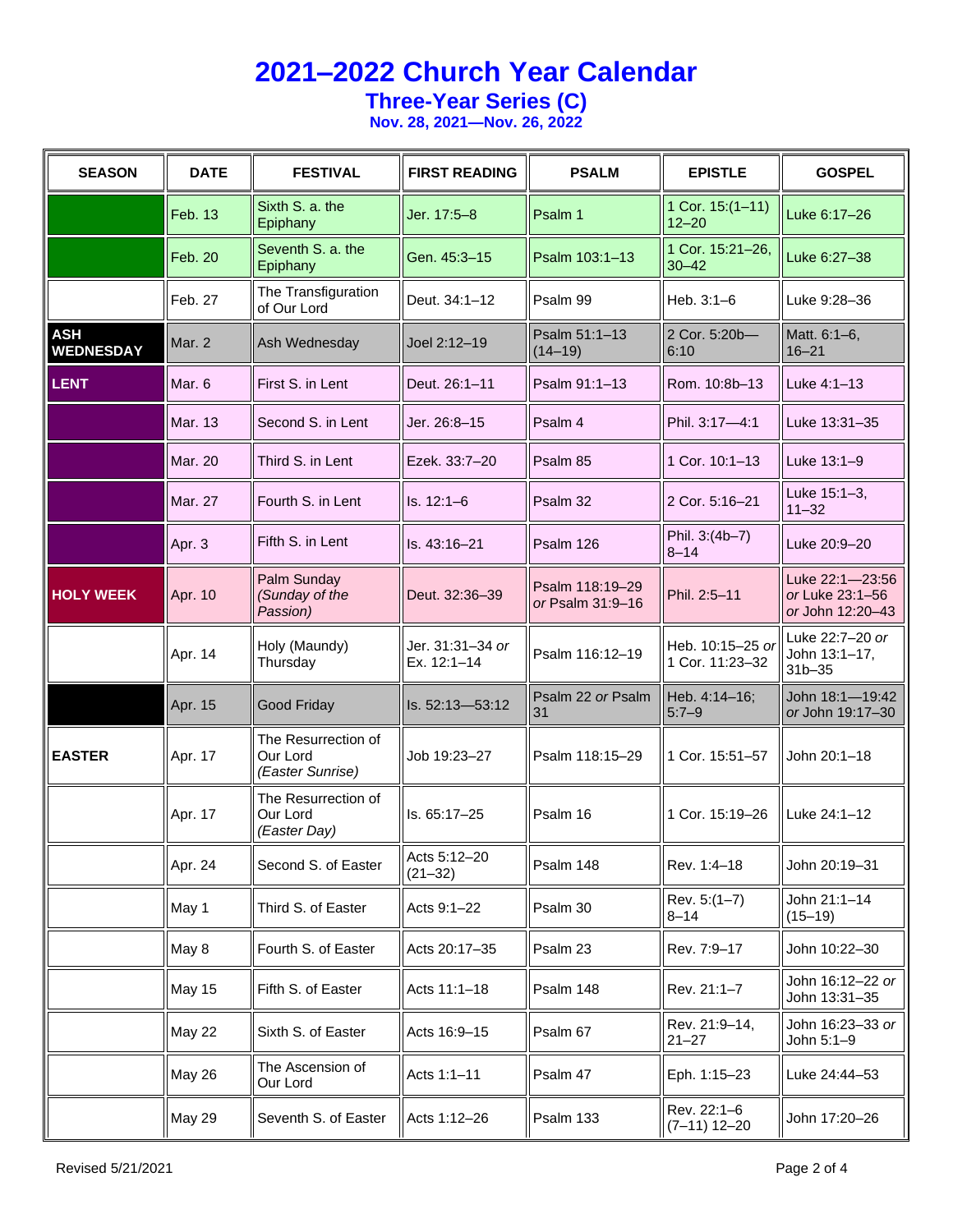**Three-Year Series (C)**

| <b>SEASON</b>      | <b>DATE</b>                  | <b>FESTIVAL</b>                             | <b>FIRST READING</b>             | <b>PSALM</b>               | <b>EPISTLE</b>                      | <b>GOSPEL</b>                     |
|--------------------|------------------------------|---------------------------------------------|----------------------------------|----------------------------|-------------------------------------|-----------------------------------|
| <b>PENTECOST</b>   | June 5                       | The Day of Pentecost                        | Gen. 11:1-9                      | Psalm 143                  | Acts 2:1-21                         | John 14:23-31                     |
| <b>TRINITY</b>     | June 12                      | The Holy Trinity                            | Prov. 8:1-4,<br>$22 - 31$        | Psalm <sub>8</sub>         | Acts 2:14a, 22-<br>36               | John 8:48-59                      |
|                    | June 19<br>(Prop. 7)         | Second S. a.<br>Pentecost                   | $Is. 65:1-9$                     | Psalm 3                    | Gal. 3:23-4:7                       | Luke 8:26-39                      |
|                    | June 26<br>(Prop. 8)         | Third S. a.<br>Pentecost                    | 1 Kings 19:9b-21                 | Psalm 16                   | Gal. 5:1, 13-25                     | Luke 9:51-62                      |
|                    | July 3<br>(Prop. 9)          | Fourth S. a.<br>Pentecost                   | Is. 66:10-14                     | Psalm 66:1-7               | Gal. 6:1-10,<br>$14 - 18$           | Luke 10:1-20                      |
|                    | July 10<br>(Prop. 10)        | Fifth S. a.<br>Pentecost                    | Lev. (18:1-5)<br>$19:9 - 18$     | Psalm 41                   | Col. 1:1-14                         | Luke 10:25-37                     |
|                    | July 17<br>(Prop. 11)        | Sixth S. a.<br>Pentecost                    | Gen. 18:1-10a<br>$(10b-14)$      | Psalm 27:(1-6)<br>$7 - 14$ | Col. 1:21-29                        | Luke 10:38-42                     |
|                    | July 24<br>(Prop. 12)        | Seventh S. a.<br>Pentecost                  | Gen. 18:(17-19)<br>$20 - 33$     | Psalm 138                  | Col. 2:6-15<br>$(16 - 19)$          | Luke 11:1-13                      |
|                    | July 31<br>(Prop. 13)        | Eighth S. a.<br>Pentecost                   | Eccl. 1:2, 12-14;<br>$2:18 - 26$ | Psalm 100                  | Col. 3:1-11                         | Luke 12:13-21                     |
|                    | Aug. 7<br>(Prop. 14)         | Ninth S. a.<br>Pentecost                    | Gen. 15:1-6                      | Psalm 33:12-22             | Heb. 11:1-16                        | Luke 12:22-34<br>$(35 - 40)$      |
|                    | Aug. 14<br>(Prop. 15)        | Tenth S. a.<br>Pentecost                    | Jer. 23:16-29                    | Psalm 119:81-88            | Heb. 11:17-31<br>$(32-40); 12:1-3$  | Luke 12:49-53<br>$(54 - 56)$      |
|                    | Aug. 21<br>(Prop. 16)        | Eleventh S. a.<br>Pentecost                 | Is. 66:18-23                     | Psalm 50:1-15              | Heb. 12:4-24<br>$(25 - 29)$         | Luke 13:22-30                     |
|                    | <b>Aug. 28</b><br>(Prop. 17) | Twelfth S. a.<br>Pentecost                  | Prov. 25:2-10                    | Psalm 131                  | Heb. 13:1-17                        | Luke 14:1-14                      |
|                    | Sept. 4<br>(Prop. 18)        | Thirteenth S. a.<br>Pentecost               | Deut. 30:15-20                   | Psalm 1                    | Philemon 1-21                       | Luke 14:25-35                     |
|                    | Sept. 11<br>(Prop. 19)       | Fourteenth S. a.<br>Pentecost               | Ezek. 34:11-24                   | Psalm 119:169-<br>176      | 1 Tim. $1:(5-11)$<br>$12 - 17$      | Luke 15:1-10                      |
|                    | Sept. 18<br>(Prop. 20)       | Fifteenth S. a.<br>Pentecost                | Amos 8:4-7                       | Psalm 113                  | 1 Tim. 2:1-15                       | Luke 16:1-15                      |
|                    | Sept. 25<br>(Prop. 21)       | Sixteenth S. a.<br>Pentecost                | Amos 6:1-7                       | <b>Palm 146</b>            | 1 Tim. $3:1-13$ or<br>1 Tim. 6:6-19 | Luke 16:19-31                     |
|                    | Oct. 2<br>(Prop. 22)         | Seventeenth S. a.<br>Pentecost              | Hab. 1:1-4; 2:1-4                | Psalm 62                   | 2 Tim. 1:1-14                       | Luke 17:1-10                      |
|                    | Oct. 9<br>(Prop. 23)         | Eighteenth S. a.<br>Pentecost               | Ruth 1:1-19a                     | Psalm 111                  | 2 Tim. 2:1-13                       | Luke 17:11-19                     |
|                    | Oct. 16<br>(Prop. 24)        | Nineteenth S. a.<br>Pentecost               | Gen. 32:22-30                    | Psalm 121                  | 2 Tim. 3:14-4:5                     | Luke $18:1-8$                     |
|                    | Oct. 23<br>(Proper 25)       | Twentieth S. a.<br>Pentecost                | Gen. 4:1-15                      | Psalm 5                    | 2 Tim. 4:6-8,<br>$16 - 18$          | Luke 18:9-17                      |
| <b>REFORMATION</b> | Oct. 30<br>(observed)        | <b>Reformation Day</b><br>$\vert$ (Oct. 31) | Rev. 14:6-7                      | Psalm 46                   | Rom. 3:19-28                        | John 8:31-36 or<br>Matt. 11:12-19 |